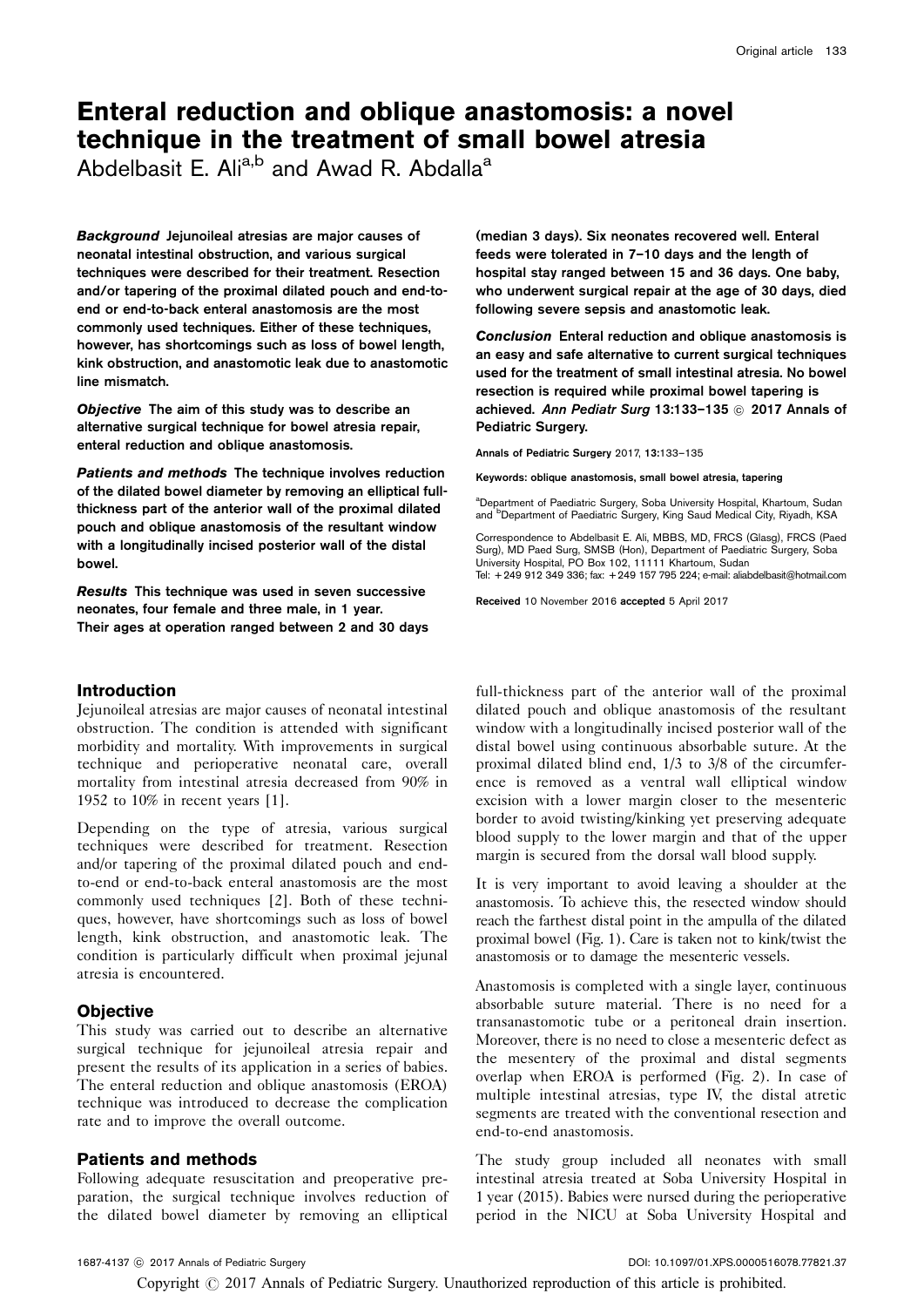<span id="page-1-0"></span>



A schematic representation of the enteral reduction and oblique anastomosis operative procedure. The dotted lines indicate the incision and the letters indicate the key suture points to achieve the oblique anastomosis.

Fig. 2



 $(b)$ 



(a) Intraoperative view of type I jejuna atresia. (b) Operative view of jejunal atresia following enteral reduction and oblique anastomosis. Note the resulting proximal bowel reduction and tapered anastomosis.

Elsewedy Charity Children's Hospital in Khartoum. Data were collected from patients' notes. Age at operation, body weight, diagnosis, surgical procedure, time to tolerating enteral feeds, length of hospital stay, and outcome were documented.

#### Results

This technique was used in seven successive neonates, four females and three males, in 1 year. Their ages at operation ranged between 2 and 30 days (median 3 days). Six neonates recovered well. Enteral feeds were tolerated for 7–10 days and the length of hospital stay ranged between 15 and 36 days. One baby, who underwent surgical repair at the age of 30 days, died following severe sepsis and anastomotic leak ([Table 1](#page-2-0)).

## **Discussion**

In their experimental work with occluding the blood supply to some parts of the intestine under development, Louw and Barnard [\[3\]](#page-2-0) postulated that the supply to bowel areas adjacent to the atretic segment was likely to be compromised, not enough to cause necrosis but enough to cause a functional problem with resultant defective peristalsis. Thus, they recommended resection of the blind bulbous end of the proximal intestine before the anastomosis. When the intestinal length is normal, the dilated pouch can be resected, removing 10–15 cm of bowel proximal to the atresia, and, paradoxically, every effort is made to preserve bowel length, particularly in the presence of foreshortened bowel in type IIIb or IV atresia [\[2\]](#page-2-0).

Several surgical techniques were described and are in use in the treatment of jejunoileal atresia. Such techniques include resection and end-to-end or end-to-back anastomosis and various tapering methods such as antimsenteric wedge excision, seromuscular mucosa preserving strip excision, and inversion tapering with end-to-end anastomosis [\[1,4](#page-2-0)]. These techniques are not without possible shortcomings. Although loss of bowel length and potential short bowel syndrome may not be a real concern in the situations of distal jejunal or ileal atresia due to the feasibility of an adequate back resection to preserve an adequate residual bowel length, this however may be technically difficult to achieve when a proximal jejunal atresia is encountered, particularly when the proximal dilatation extends up to involve the duodenum. Such a high jejunal atresia with proximal dilatation extending to the duodenum represents a particular challenge because of the risks associated with proximal resection into the duodenum, potential anastomotic discrepancy, leak, and loss of bowel length. Anastomotic leak results from discrepancy between the proximal and distal ends of the atretic segment, or from the junction of the longitudinal tapering with the anastomotic margin, particularly when full-thickness inversion tapering is used. Kink obstruction is likely to complicate any end to back or end to fishmouthed-end anastomosis. Several surgical technique modifications have, therefore, been reported [\[5,6](#page-2-0)].

To achieve the treatment goals of an adequately patent, nonvulnerable to kink, orthostatic anastomosis with bowel length and functional preservation and with no or minimal risks for anastomotic disparity and leak, the technique of EROA was introduced. At laparotomy for jejunal atresia, it is not unusual to observe a degree of peristalsis at the blind-ended dilated part of the jejunum. There is no published quantification of the degree or effectiveness of such observed peristalsis; however, it is justifiable to